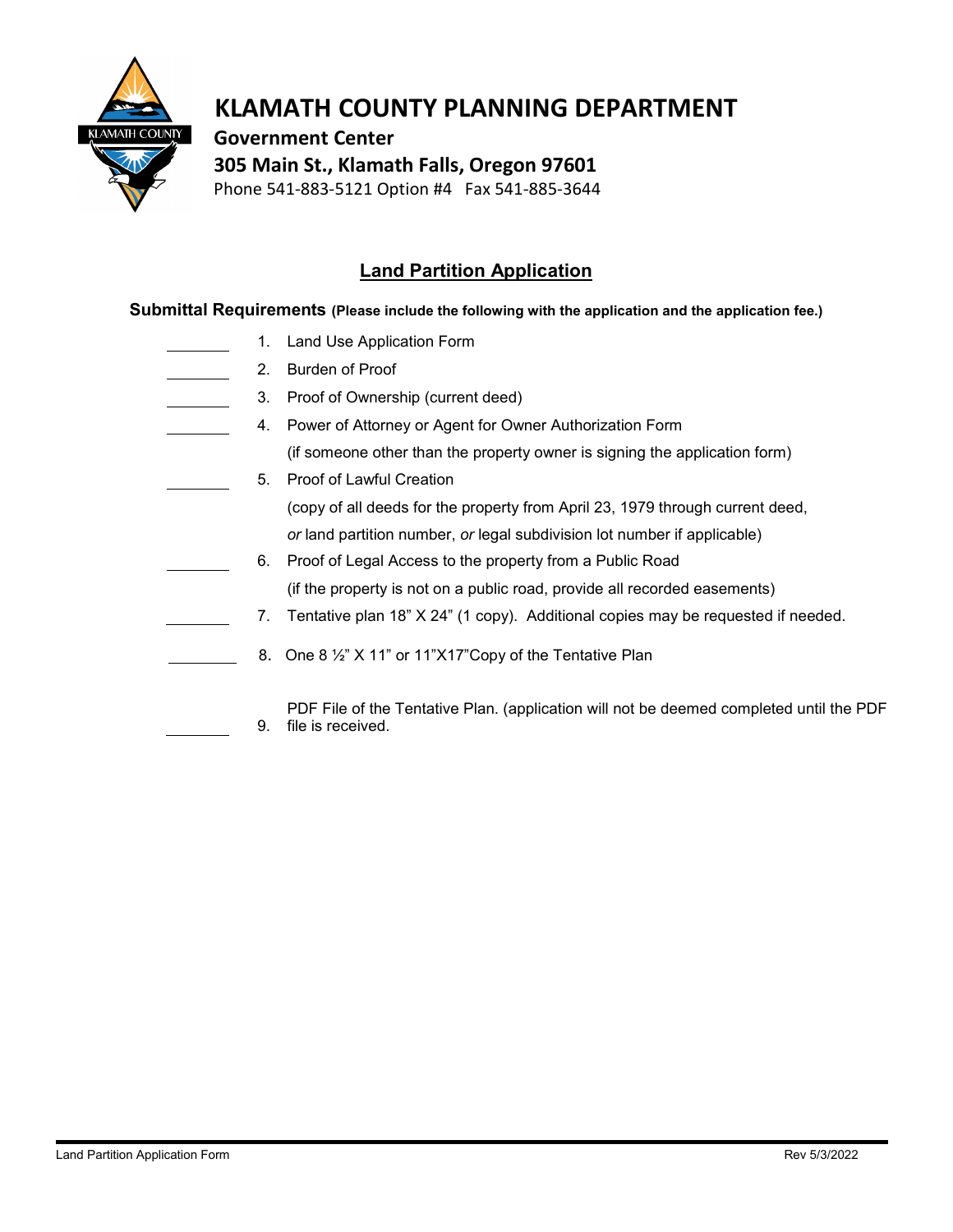The tentative partition plan shall show the following information:

- 1. Partition number assigned by the Planning Department;
- 2. North arrow, scale, and date of preparation;
- 3. A vicinity map showing the general location of the property;
- 4. All exterior lot lines and approximate dimensions of the property being partitioned;
- 5. All proposed lot lines and approximate dimensions;
- 6. Jurisdictional or political boundaries;
- 7. The property location (township, range, section and subdivision where applicable);
- 8. Approximate acreage of each parcel;
- 9. The existing and proposed use of the land;
- 10. Boundary lines of adjacent properties and the names of owners of record;
- 11. Approximate direction of slope and approximate percentage of slope for all parcels under 10 acres in size to be created;
- 12. Major natural physical features such as steep slopes, bluffs, rock outcroppings, canyons, all drainage;
- 13. All bodies of water such as rivers, streams, lakes, irrigation facilities;
- 14. The location and outline of existing buildings or other improvements on the property, and the address, if available;
- 15. The location, width and names of all existing and proposed streets or roads on or adjacent to the property;
- 16. The location and width of all existing and proposed easements on the property;
- 17. The location of all existing water wells, and the approximate location of any existing septic tanks and leach field on each parcel;
- 18. All existing and proposed utilities and the method of serving each parcel, including the source of domestic water and the method of sewage disposal;
- 19. Existing and proposed means of vehicular access to each parcels;
- 20. Approximate street grades and direction of surface water drainage flow on existing or proposed streets or roads;
- 21. The Comprehensive Plan and zoning designation(s) applicable to the property;
- 22. The name(s), address(es) and telephone number(s) of owners, contract purchasers, or representative of the property; and
- 23. The name, address, and telephone number(s) of the person preparing the tentative partition plan.
- 24. For a land partition of rural residential lands, a fifty (50)-foot structural setback shall be indicated from those residential property lines that are contiguous to resource lands.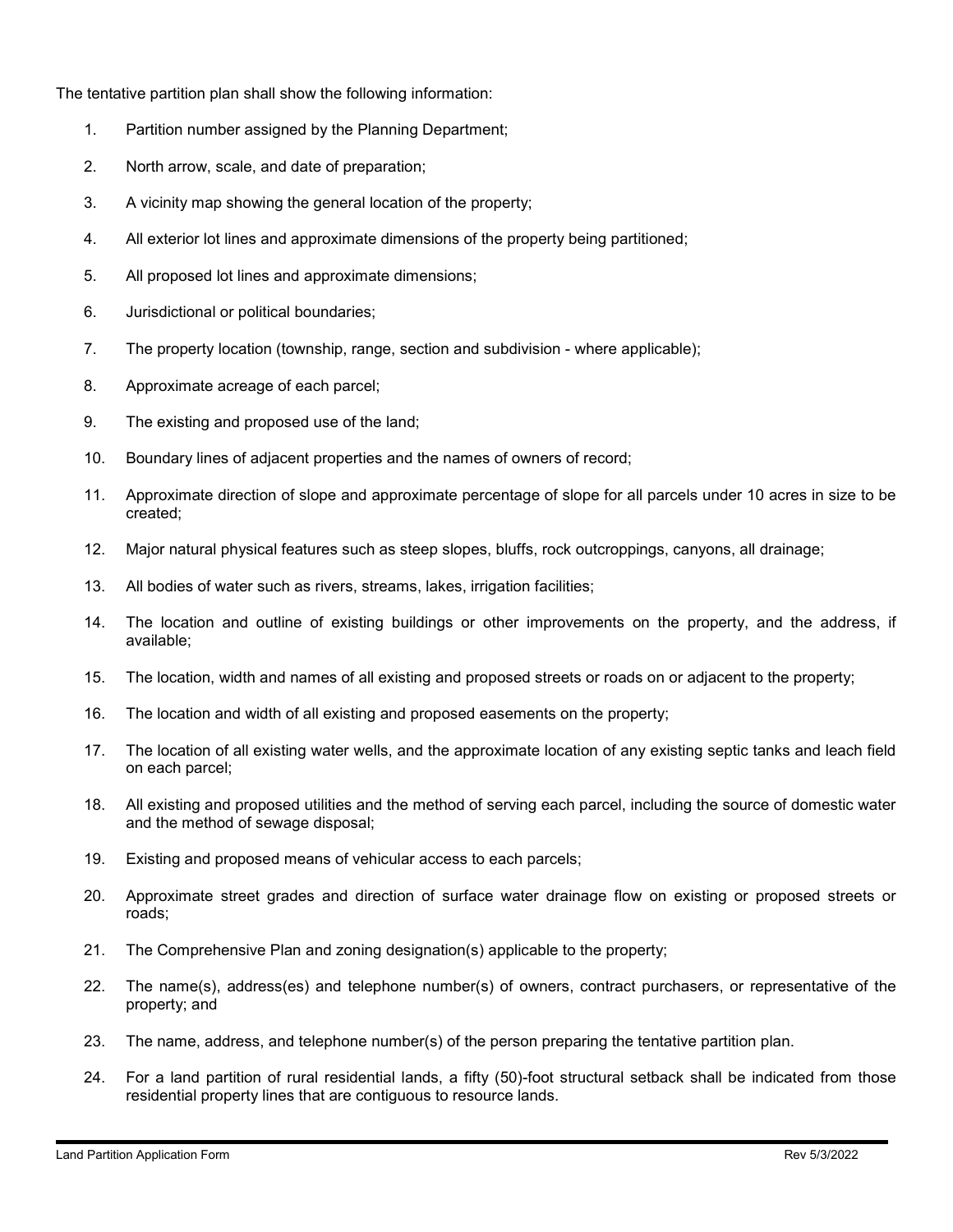|  |  | <b>KLAMATH COUNTY PLANNING DEPARTMENT</b> |
|--|--|-------------------------------------------|
|  |  |                                           |

| <b>KLAMATH COUNTY</b>                       | <b>Land Partition</b>                                   |                                                                                                                                                                                                                                     |  |
|---------------------------------------------|---------------------------------------------------------|-------------------------------------------------------------------------------------------------------------------------------------------------------------------------------------------------------------------------------------|--|
| XIV                                         |                                                         | Filing Fee: _________                                                                                                                                                                                                               |  |
| No. of Lots ___________                     |                                                         | File No.                                                                                                                                                                                                                            |  |
| <b>Applicant</b>                            |                                                         |                                                                                                                                                                                                                                     |  |
|                                             |                                                         |                                                                                                                                                                                                                                     |  |
|                                             |                                                         |                                                                                                                                                                                                                                     |  |
|                                             |                                                         |                                                                                                                                                                                                                                     |  |
|                                             |                                                         |                                                                                                                                                                                                                                     |  |
| Property Owner (if different than above)    |                                                         |                                                                                                                                                                                                                                     |  |
|                                             |                                                         |                                                                                                                                                                                                                                     |  |
|                                             |                                                         |                                                                                                                                                                                                                                     |  |
|                                             |                                                         |                                                                                                                                                                                                                                     |  |
|                                             |                                                         |                                                                                                                                                                                                                                     |  |
| <b>Property Description</b>                 |                                                         |                                                                                                                                                                                                                                     |  |
|                                             |                                                         |                                                                                                                                                                                                                                     |  |
|                                             |                                                         |                                                                                                                                                                                                                                     |  |
| Acreage _______________ Zoning ____________ |                                                         |                                                                                                                                                                                                                                     |  |
|                                             |                                                         |                                                                                                                                                                                                                                     |  |
|                                             | List all adjoining properties under the same ownership: |                                                                                                                                                                                                                                     |  |
|                                             |                                                         |                                                                                                                                                                                                                                     |  |
| <b>Signatures</b>                           |                                                         |                                                                                                                                                                                                                                     |  |
|                                             |                                                         | I hereby certify that I am the legal owner(s), or authorized agent for the owner(s), of the above noted property;<br>that the information contained herein is accurate to the best of my knowledge; and that the requested land use |  |

that the information contained herein is accurate to the best of my knowledge; and that the requested land use permit will not violate any deed restrictions attached to the property.

 $\_$  ,  $\_$  ,  $\_$  ,  $\_$  ,  $\_$  ,  $\_$  ,  $\_$  ,  $\_$  ,  $\_$  ,  $\_$  ,  $\_$  ,  $\_$  ,  $\_$  ,  $\_$  ,  $\_$  ,  $\_$  ,  $\_$  ,  $\_$  ,  $\_$  ,  $\_$  ,  $\_$  ,  $\_$  ,  $\_$  ,  $\_$  ,  $\_$  ,  $\_$  ,  $\_$  ,  $\_$  ,  $\_$  ,  $\_$  ,  $\_$  ,  $\_$  ,  $\_$  ,  $\_$  ,  $\_$  ,  $\_$  ,  $\_$  ,

Owner/Authorized Agent Date

\_\_\_\_\_\_\_\_\_\_\_\_\_\_\_\_\_\_\_\_\_\_\_\_\_\_\_\_\_\_\_\_\_\_\_\_\_\_\_\_\_\_\_\_\_\_\_\_\_ \_\_\_\_\_\_\_\_\_\_\_\_\_\_\_\_\_\_\_\_\_\_\_\_\_ Owner/Authorized Agent Date

**If an Agent is acting on behalf of the Legal Property Owner, an** *AGENT FOR OWNER AUTHORIZATION FORM* **must be submitted with this application. BURDEN OF PROOF STATEMENT**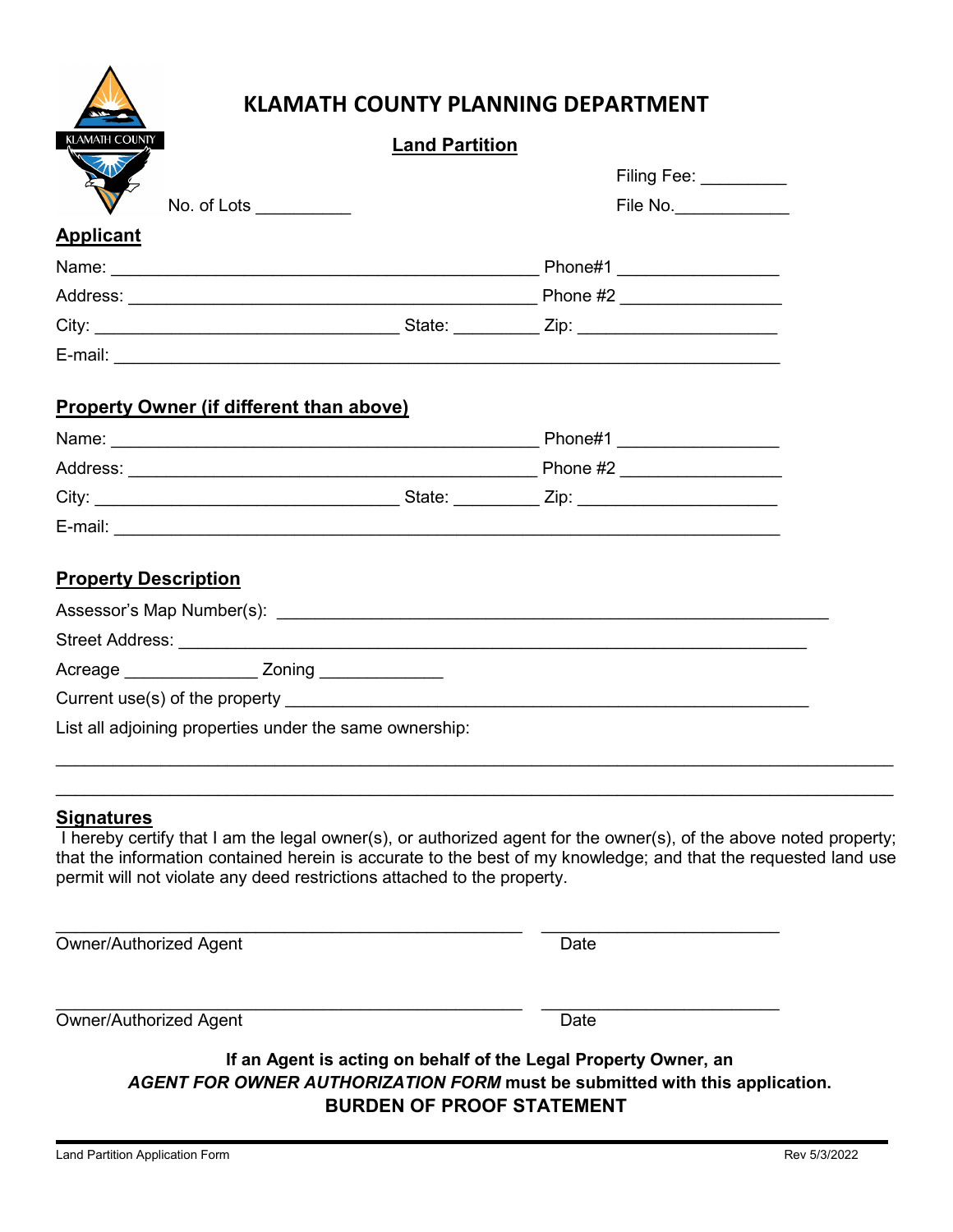In order to be granted approval, it is the applicant's responsibility to demonstrate that the following criteria have been met. Please attach additional sheets entitled **Burden of Proof** with each of the following sections listed and followed by Findings of Fact statements showing that the requirements are met.

## **Article 45.040 – Partition Review Criteria**

- 1. Explain how the proposed partition is in conformance with all standards of the KCLDC including lot size and shape (Article 61), building heights and setbacks (Article 62), sewer and water services and fire protection (Article 74 or 75) and applicable state statutes.
- 2. Explain how the subject property is physically suitable for the type and proposed density of development and conforms to zone standards:
- 3. Explain how the parcels are located and laid out to properly relate to adjoining or nearby lot or parcel lines, utilities, street, or other existing or planned facilities:
- 4. Explain how the sewer and water facilities and existing fire protection services are adequate to serve the density of development resulting from the proposed partition.
- 5. Explain how the proposed partition will not conflict with legally established easements or access within or adjacent to the parcel configuration resulting from subject property.
- 6. Indicate whether the proposed partition will prohibit the extension of dedicated streets or roads.

**If dividing Exclusive Farm Use zoned property, please identify which of the following sections apply and address the requirements:**

## **54.080– EFU Land Divisions**

- A. Minimum Parcel Size.
	- 1. EFU-C Parcels are at least 80 acres in size.
	- 2. EFU-CG Parcels are at least 80 acres in size.
	- 3. EFU-G Parcels are at least 160 acres in size
- B. A division of land to accommodate a use permitted by Section 54.015, except a residential use, smaller than the minimum parcel size provided in Subsection (A) may be approved if the parcel for the nonfarm use is not larger than the minimum size necessary for the use.
- C. A division of land to create up to two new parcels smaller than the minimum size established under Subsection (A), each to contain a dwelling not provided in conjunction with farm use, may be permitted if:
	- 1. The nonfarm dwellings have been approved under Subsection 54.055;
	- 2. The parcels for the nonfarm dwellings are divided from a lot or parcel that was lawfully created prior to July 1, 2001;
	- 3. The parcels for the nonfarm dwellings are divided from a lot or parcel that complies with the minimum size in Subsection (A); and
	- 4. The remainder of the original lot or parcel that does not contain the nonfarm dwellings complies with the minimum size in Subsection (A).
- D. A division of land to divide a lot or parcel into two parcels, each to contain one dwelling not provided in conjunction with farm use, may be permitted if: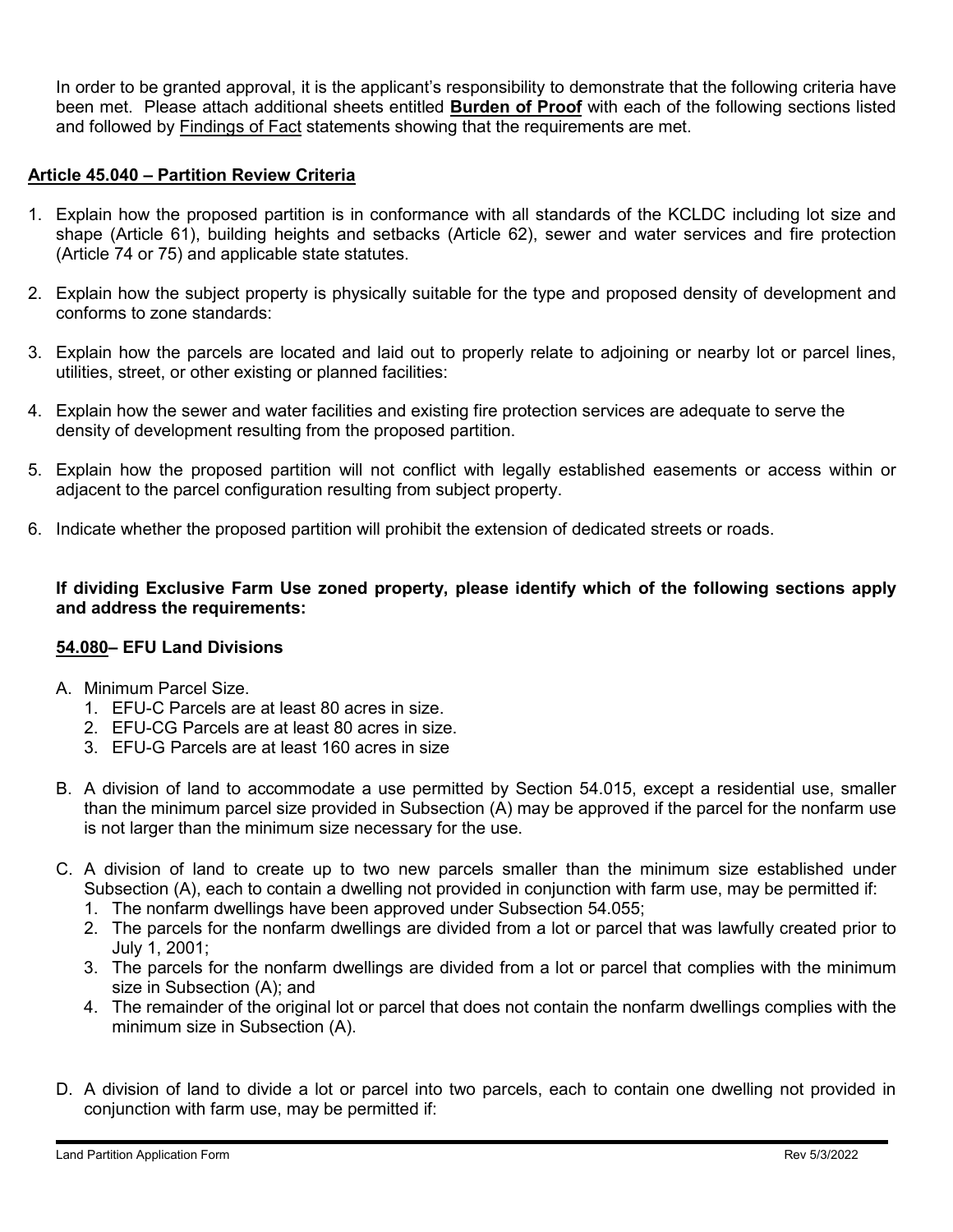- 1. The nonfarm dwellings have been approved under Subsection 54.055;
- 2. The parcels for the nonfarm dwellings are divided from a lot or parcel that was lawfully created prior to July 1, 2001;
- 3. The parcels for the nonfarm dwellings are divided from a lot or parcel that is equal to or smaller than the minimum size in Subsection (A) but equal to or larger than 40 acres;
- 4. The parcels for the nonfarm dwellings are:
	- a. Not capable of producing more than at least 20 cubic feet per acre per year of wood fiber; and
	- b. Either composed of at least 90 percent Class VII and VIII soils, or composed of at least 90 percent Class VI through VIII soils and are not capable of producing adequate herbaceous forage for grazing livestock. The Land Conservation and Development Commission, in cooperation with the State Department of Agriculture and other interested persons, may establish by rule objective criteria for identifying units of land that are not capable of producing adequate herbaceous forage for grazing livestock. In developing the criteria, the commission shall use the latest information from the United States Natural Resources Conservation Service and consider costs required to utilize grazing lands that differ in acreage and productivity level; and
- 5. The parcels for the nonfarm dwellings do not have established water rights for irrigation.
- E. This Section does not apply to the creation or sale of cemetery lots, if a cemetery is within the boundaries designated for a farm use zone at the time the zone is established.
- F. This Section does not apply to divisions of land resulting from lien foreclosures or divisions of land resulting from foreclosure of recorded contracts for the sale of real property.
- G. This Section does not allow a division or property line adjustment of a lot or parcel that separates a use described in 54.010(BB), 54.015(C), or 54.015(G) from the lot or parcel on which the primary residential use exists.
- H. This Section does not allow a division or property line adjustment of a lot or parcel that separates a processing facility from the farm operation specified in Section 54.010(P).
- I. A division of land may be permitted to create a parcel with an existing dwelling to be used:
	- 1. As a residential home as described in ORS 197.660 (2) only if the dwelling has been approved under Section 54.055; and
	- 2. For historic property that meets the requirements of Section 54.010(FF).
- J. Notwithstanding the minimum lot or parcel size described in Subsection (A),
	- 1. A division of land may be approved provided:
		- a. The land division is for the purpose of allowing a provider of public parks or open space, or a notfor-profit land conservation organization, to purchase at least one of the resulting parcels; and
		- b. A parcel created by the land division that contains a dwelling is large enough to support continued residential use of the parcel.
	- 2. A parcel created pursuant to this Subsection that does not contain a dwelling:
		- a. Is not eligible for siting a dwelling, except as may be authorized under ORS 195.120;
		- b. May not be considered in approving or denying an application for siting any other dwelling;
		- c. May not be considered in approving a redesignation or rezoning of forestlands except for a redesignation or rezoning to allow a public park, open space or other natural resource use; and
		- d. May not be smaller than 25 acres unless the purpose of the land division is to facilitate the creation of a wildlife or pedestrian corridor or the implementation of a wildlife habitat protection plan or to allow a transaction in which at least one party is a public park or open space provider, or a not-forprofit land conservation organization, that has cumulative ownership of at least 2,000 acres of open space or park property.
- K. A division of land smaller than the minimum lot or parcel size in Subsection (A) may be approved provided: